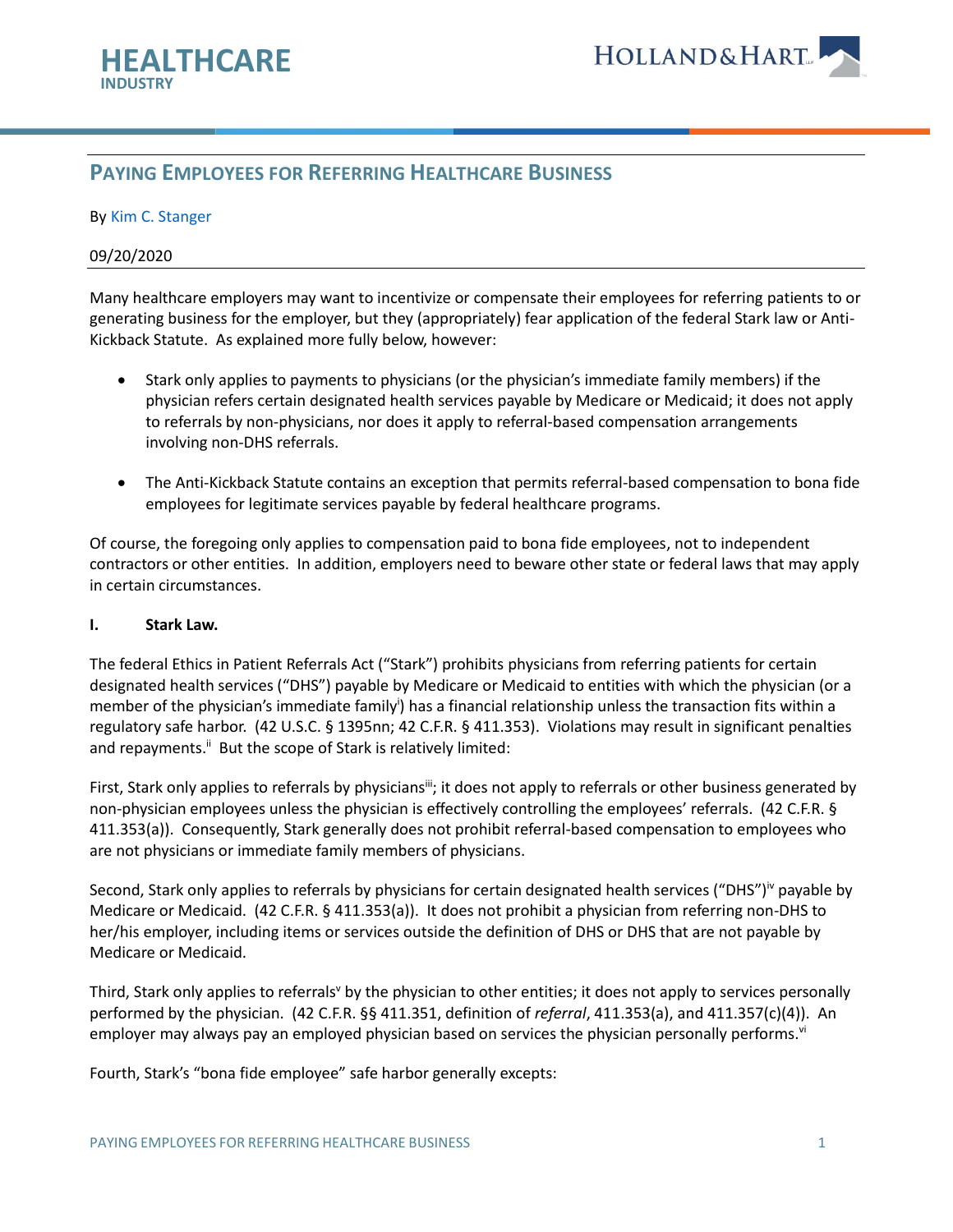



Any amount paid by an employer to a physician (or immediate family member) who has a bona fide employment relationship with the employer for the provision of services if the following conditions are met:

(1) The employment is for identifiable services.

(2) The amount of the remuneration under the employment is—

(i) Consistent with the fair market value of the services; and

(ii) Except as provided in paragraph …(4) of this section, is not determined in a manner that takes into account (directly or indirectly) the volume or value of any referrals by the referring physician.

(3) The remuneration is provided under an arrangement that would be commercially reasonable even if no referrals were made to the employer.

(4) Paragraph … (2)(ii) of this section does not prohibit payment of remuneration in the form of a productivity bonus based on services performed personally by the physician (or immediate family member of the physician).

(42 C.F.R. § 411.357(c), emphasis added). Significantly, the safe harbor only requires that the compensation not vary with the volume or value of "referrals", which is defined as referrals for DHS. (42 C.F.R. § 411.351, definition of *referrals*). In contrast, the safe harbor applicable to independent contractors requires that the compensation not vary with the "volume or value of any referrals or other business generated between the parties", *i.e.*, non-DHS business. (42 C.F.R. § 411.357(d)(1)(v), emphasis added). The net effect is that referralbased compensation may be paid to employed physicians or their immediate family members so long as the compensation formula does not take into account referrals for DHS.<sup>vii</sup>

Fifth, although an employed or contracted physician's compensation formula generally may not vary with the volume or value of referrals for DHS, Stark's special rules on compensation allow an employer to require an employed physician to refer business to the employer subject to certain limitations:

> A physician's compensation from a bona fide employer … may be conditioned on the physician's referrals to a particular provider, practitioner, or supplier, provided that the compensation arrangement meets all of the following conditions. The compensation arrangement:

(i) Is set in advance for the term of the arrangement.

(ii) Is consistent with fair market value for services performed (that is, the payment does not take into account the volume or value of anticipated or required referrals).

(iii) Otherwise complies with an applicable exception under §411.355 or §411.357.

PAYING EMPLOYEES FOR REFERRING HEALTHCARE BUSINESS 2 (iv) Complies with both of the following conditions: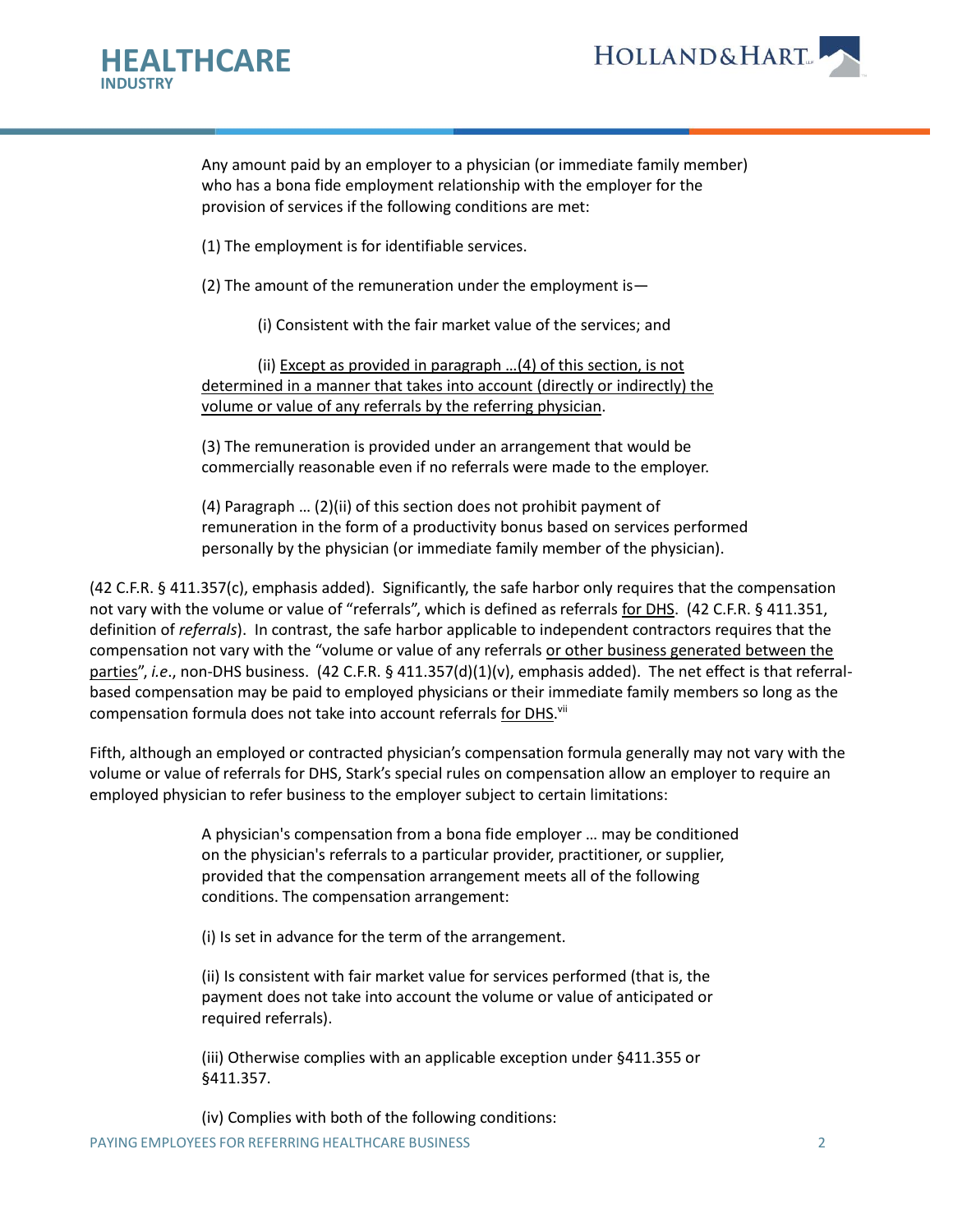



(A) The requirement to make referrals to a particular provider, practitioner, or supplier is set out in writing and signed by the parties.

(B) The requirement to make referrals to a particular provider, practitioner, or supplier does not apply if the patient expresses a preference for a different provider, practitioner, or supplier; the patient's insurer determines the provider, practitioner, or supplier; or the referral is not in the patient's best medical interests in the physician's judgment.

(v) The required referrals relate solely to the physician's services covered by the scope of the employment, the arrangement for personal services, or the contract, and the referral requirement is reasonably necessary to effectuate the legitimate business purposes of the compensation arrangement. In no event may the physician be required to make referrals that relate to services that are not provided by the physician under the scope of his or her employment, arrangement for personal services, or contract.

### (42 C.F.R. § 411.354(d)(4)).viii

In short, Stark generally prohibits paying employed physicians (or their immediate family members) in a manner that varies directly with the volume or value of their referrals for DHS but it may be possible to compensate them based on their referrals for non-DHS. The danger is that employers and those implementing such a compensation arrangement may not understand the distinction and/or become careless; before you know it, the compensation may factor in referrals for DHS as well as non-DHS resulting in potential Stark violations. Employers should carefully consider the practical compliance challenges before establishing a referral-based compensation formula for employed physicians.

### **II. The Anti-Kickback Statute.**

Given the relatively narrow scope of Stark, the federal Anti-Kickback Statute ("AKS") is often the more relevant hurdle for most employee compensation arrangements, especially compensation for non-physicians. The AKS generally prohibits knowingly and willfully offering, paying, soliciting or receiving any remuneration to induce referrals for items or services payable by federal healthcare programs. (42 U.S.C. § 1320a-7b(b)). Violations may result in significant criminal, civil and administrative penalties.<sup>ix</sup> The AKS is subject to two significant limitations, however:

First, the AKS only applies to referrals for items or services payable by federal healthcare programs; it does not apply to remuneration offered for referrals for private pay business. Employer compensation programs that reward referrals for private pay business—not government program business—should not implicate the AKS. Nevertheless, there are risks in such programs. As with Stark, it may be difficult to implement the program in a way to ensure referrals for federal program business are not factored into the compensation. In addition, the OIG has cautioned that such "carve out" programs in which remuneration is paid solely for private pay business may have the effect of also inducing federal program business and, therefore, violate the AKS. (*See, e.g*., OIG Adv. Op. 12-06 at  $p.6-7$ ). $^{x}$ 

Second, more importantly, the AKS expressly excepts "any amount paid by an employer to an employee (who has a bona fide employment relationship with such employer) for employment in the provision of covered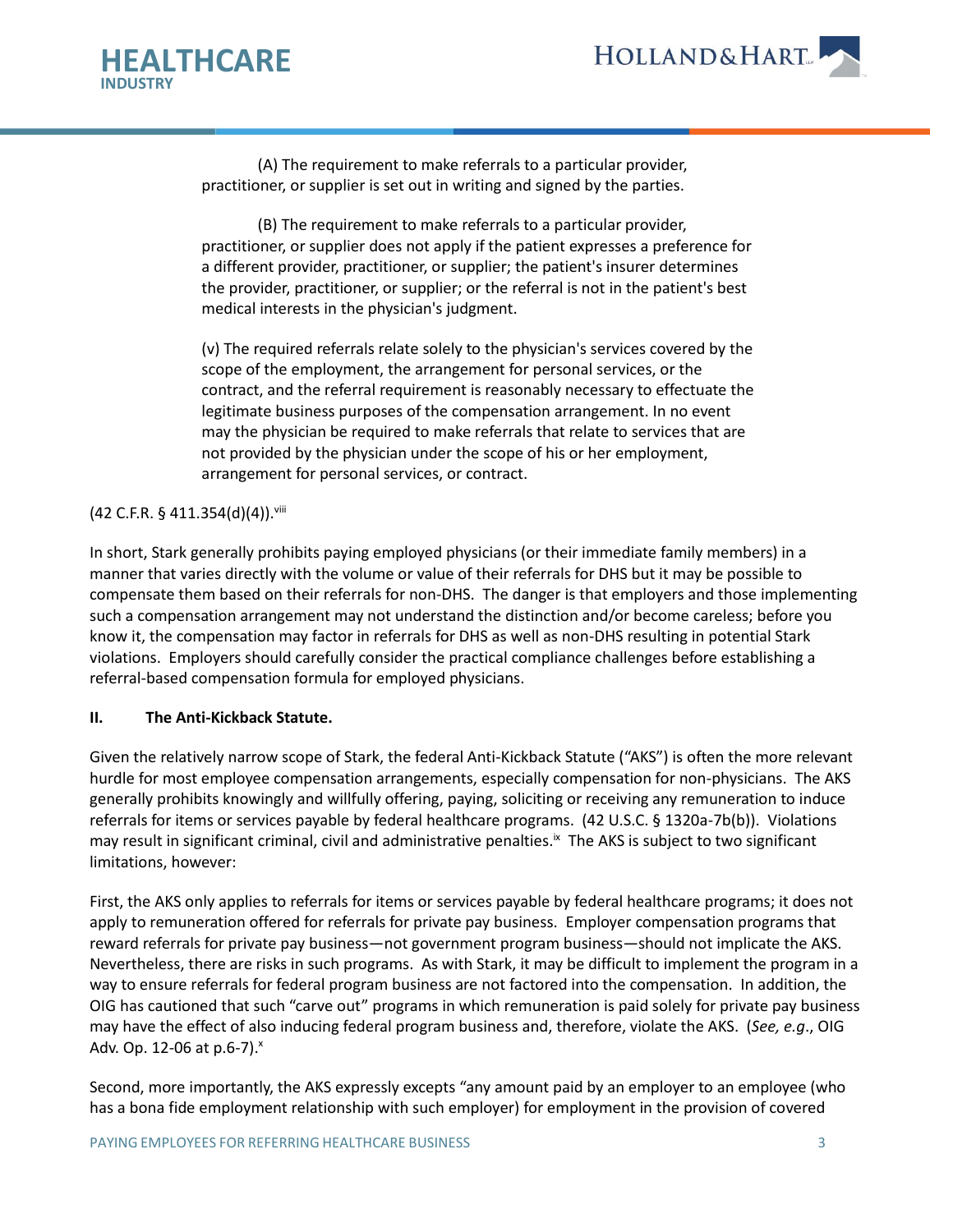



items or services." (42 U.S.C. § 1320a-7b(b)(3)(B)). Consistent with the statutory exception, the regulations implementing the AKS contain the following "bona fide employee" safe harbor:

> *Employees.* [For purposes of the AKS], "remuneration" does not include any amount paid by an employer to an employee, who has a bona fide employment relationship with the employer, for employment in the furnishing of any item or service for which payment may be made in whole or in part under Medicare, Medicaid or other Federal health care programs. For purposes of … this section, the term employee has the same meaning as it does for purposes of 26 U.S.C. § 3121(d)(2).

(42 C.F.R. § 1001.952(i)). Under 26 U.S.C. § 1321(d)(2), "any individual who, under the usual common law rules applicable in determining the employer-employee relationship, has the status of an employee." For purposes of this article, I will refer to both the statutory employment exception and the regulatory employment safe harbor as the "employee safe harbor."

The HHS Office of Inspector General ("OIG"), courts, and commenters discussing the employee safe harbor have generally identified two potential issues that must be considered when evaluating application of the safe harbor: (1) whether the person receiving the remuneration is a "bona fide employee"; and (2) whether the remuneration is intended to generate referrals instead of the "furnishing of any item or service" payable by federal health care programs. (*See, e.g.,* D. Romano, *How Safe Are the Safe Harbors? An In-Depth Look at Statutory and Regulatory Exceptions to the Anti-Kickback Statute*, 30 Health Lawyer 1 at 6-8 (12/17)).

### **A. Bona Fide Employment.**

Whether a person is a bona fide employee for purposes of the employee safe harbor depends on the common law test for employee-employer relationships. As one court explained,

> Whether a worker is an "employee" is based on "the hiring party's right to control the manner and means [of the work]," which is determined by considering the following factors:

> > the skill required; the source of the instrumentalities and tools; the location of the work; the duration of the relationship between the parties; whether the hiring party has the right to assign additional projects to the hired party; the extent of the hired party's discretion over when and how long to work; the method of payment; the hired party's role in hiring and paying assistants; whether the work is part of the regular business of the hiring party; whether the hiring party is in business; the provision of employee benefits; and the tax treatment of the hired party.

(*United States v. Vernon*, 723 F.3d 1234, 1271 (11th Cir. 2013), *quoting Nationwide Mut. Ins. Co. v. Darden*, 503 U.S. 318, 323–24, 112 S.Ct. 1344, 1348, 117 L.Ed.2d 581 (1992); *see also United States v. Sanjar*, 876 F.3d 725, 747 (5th Cir. 2017) ("Factors relevant to determining if an employment relationship is bona fide include the manner of payment, whether the work is part of the employer's regular business, and the employer's control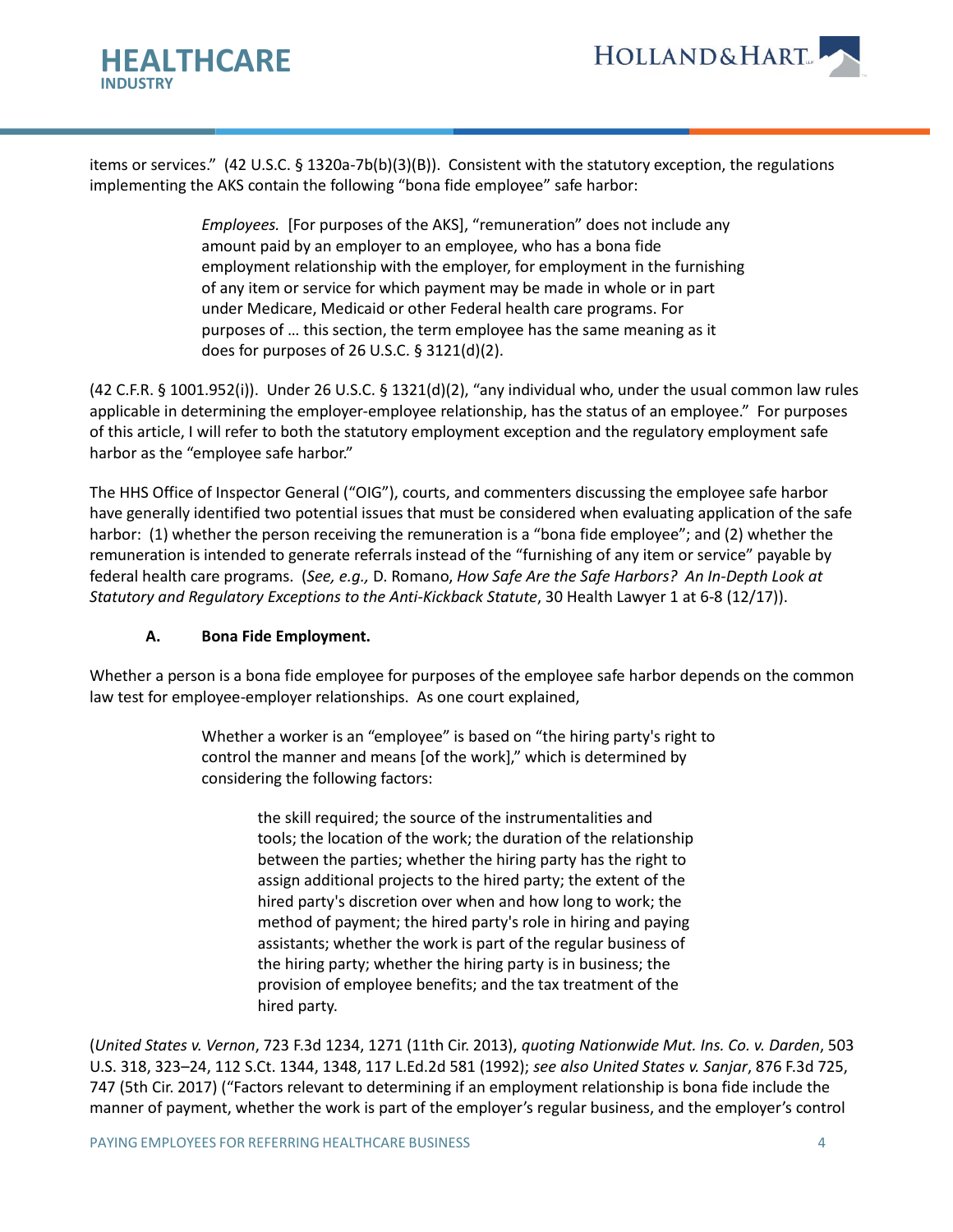

over work hours."); *United States v. Crinel*, 2015 U.S. Dist. LEXIS 77773, \*13 (listing 13 factors to determine whether an employee relationship exists); *United States v. Halifax Hosp. Med. Ctr.,* 213 WL 6196562 at \*6 (M.D. Fla. 2013) (listing 25 factors for determining whether a person is an employee)).

Several courts have held that, no matter how the parties characterize the relationship, the employee safe harbor does not apply if the person receiving the remuneration is really not a bona fide employee under the common law rules for determining employee status. (*See, e.g., United States v. Vernon*, 723 F.3d 1234, 1249-51 (11th Cir. 2013) (no bona fide employment relationship where the purported employee rarely visited the company headquarters, received no oversight or direction from company employees, earned significantly more than other sales representatives in similar jobs, did not have to comply with company policies and procedures, and spent a majority of his time performing non-work related tasks); *United States v. Robinson*, 505 Fed. Appx. 385, 387-88 (5th Cir. 2013) (no bona fide employment where the purported employees did not receive regular paychecks, received no training or direction about marketing, did not have office hours or on-site offices, work was not sufficiently controlled by the company, and received payments solely as a fee or commission for each referral they provided to the company); *United States v. Job*, 387 Fed. Appx. 445, 454 (5th Cir. 2010) (no bona fide employment relationship where the purported employee was not trained, had no set hours, was not required to work fulltime, did not perform work on the employer's premises, split expenses with the employer, and was paid purely by commission)).

### **B. Remuneration for Providing Covered Services.**

There is some authority suggesting that the employee safe harbor does not apply if the remuneration is paid for referrals instead of the furnishing of items or services payable by government healthcare programs. In a 1992 letter discussing compensation in the sale of a physician practice, the OIG official included the following footnote:

> We would also note that while the anti-kickback statute contains a statutory exemption for payments made to employees by an employer, the exemption does not cover any and all such payments. Specifically, the statute exempts only payments to employees which are for "the provision of covered items or services". Accordingly, since referrals do not represent covered items or services, payments to employees which are for the purpose of compensating such employees for the referral of patients would likely not be covered by the employee exemption.

(Letter from D. McCarty Thornton to T.J. Sullivan dated 12/22/92 ("Thornton footnote"), available at [https://oig.hhs.gov/fraud/docs/safeharborregulations/acquisition122292.htm\)](https://oig.hhs.gov/fraud/docs/safeharborregulations/acquisition122292.htm). Consistent with the Thornton footnote, several courts have held or suggested that the employee exception does not apply if the remuneration is paid for referrals, not for "providing" or "furnishing" covered services. (*See, e.g., United States v. Luis*, 966 F.Supp.2d 1321,1330-31 (S.D. Fla. 2013), aff'd, 564 Fed.Appx. 493 (11th Cir. 2014), *rev'd*, 578 U.S. –– ––, 136 S.Ct. 1083, 194 L.Ed.2d 256 (2016), *and vacated and remanded*, 653 Fed.Appx. 904 (11th Cir. 2016) (defendant allegedly paid nurses to recruit patients); *United States v. Borrasi*, 639 F.3d 774, 782 (7th Cir. 2011); *United States v. Starks*, 157 F.3d 833, 839 (11th Cir. 1998); *see also United States v. George*, 900 F.3d 405, 413- 14 (7th Cir. 2018); *United States ex rel. Obert–Hong v. Advocate Health Care*, 211 F.Supp.2d 1045, 1050 (N.D.Ill. 2002)).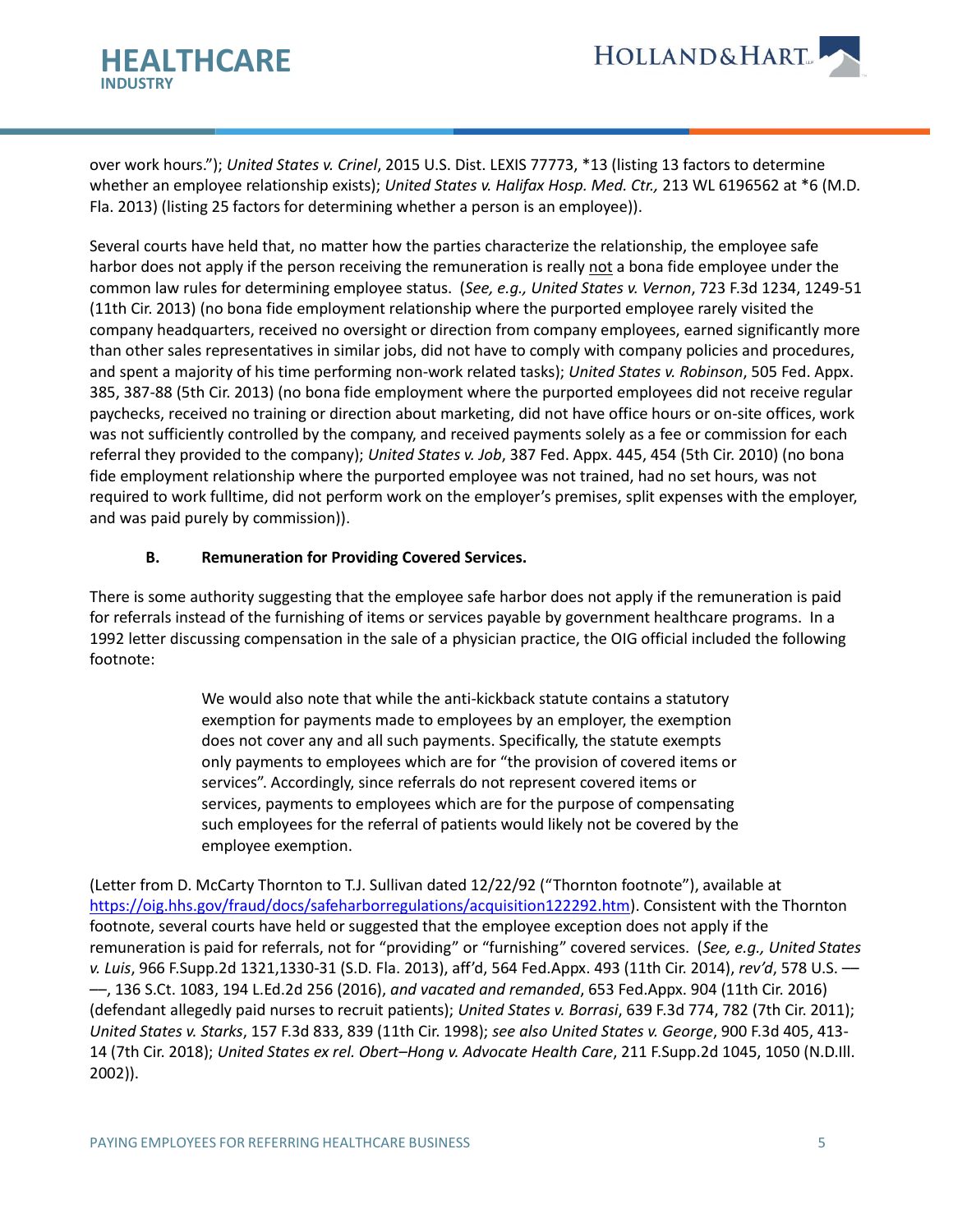



Nevertheless, most courts and commentators that have considered the issue have expressly rejected the foregoing analysis and authorities and/or upheld referral-based payments to bona fide employees under the employee safe harbor exception. (*See, e.g., Carrel v. AIDS Healthcare Found., Inc.*, 898 F.3d 1267 (11th Cir. 2018); *United States v. AIDS Healthcare Found., Inc*., 262 F.Supp.3d 1353, 1362 (S.D. Fla. 2017); *United States ex rel. Wall v. Vista Hospice Care, Inc*., 2016 U.S. Dist. LEXIS 80160 (N.D. Tex. 2016); *Crinel*, 2015 U.S. Dist. LEXIS 77773; *Hericks v. Lincare, Inc*., 2014 U.S. Dist. LEXIS 39706, \*53-54 at n.17 (E.D. Pa. 2014); *Halifax Hosp.*, 2013 WL 6196562 at \*8; *State v. Harden,* 983 So.2d 480 (Fla. 2006); *New Boston Gen. Hosp., Inc. v. Texas Workforce Comm'n*, 47 S.W.3d 34 (Tx.App. 2001)). The analysis in these cases is persuasive for the following reasons:

### **1. OIG Commentary Approves Commission-Based Compensation.**

The 1992 Thornton footnote is hardly authoritative. As one court noted,

The letter from the Associate General Counsel concerns the acquisition of physician practices by hospitals and the possible payments to those physicians; not only is this letter inapposite to this case, which involves bona fide employees receiving payment from their employer while working for that employer, it is over twenty years old and the author also only suggested in a footnote that payment for referrals of patients would "likely" not be covered by the employee exemption.

(*Hericks*, 2014 U.S. Dist. LEXIS 39706, \*53-54 at n.17; *see also Vista Hospice,* 2016 U.S. Dist. LEXIS 80160, \*75- 76 ("This Court finds [the Thornton footnote's] prediction of likelihood to be the equivalent of dictum, and that, in this Courts' view, in inaccurate.")).

More importantly, the footnote expressly contradicts the OIG's official commentary to its employee safe harbor. When the safe harbor was originally proposed in 1989, the OIG stated:

> This statutory exemption permits an employer to pay an employee in whatever manner he or she chooses for having that employee assist in the solicitation of Medicare or State health care program business. The proposed exemption follows the statute in that it applies only to bona fide employee-employer relationships.

> In response to the October 21, 1987 request for comments, many commenters suggested that we broaden the exemption to apply to independent contractors paid on a commission basis. We have declined to adopt this approach because we are aware of many examples of abusive practices by sales personnel who are paid as independent contractors and who are not under appropriate supervision. We believe that if individuals and entities desire to pay a salesperson on the basis of the amount of business they generate, then to be exempt from civil or criminal prosecution, they should make these salespersons employees where they can and should exert appropriate supervision for the individual's acts.

(54 FR 3088, 3093 (1/23/89), emphasis added). In its 1991comments to the final rule, the OIG reaffirmed that the employee safe harbor "permit[s] an employer to pay an employee in whatever manner he or she cho[oses]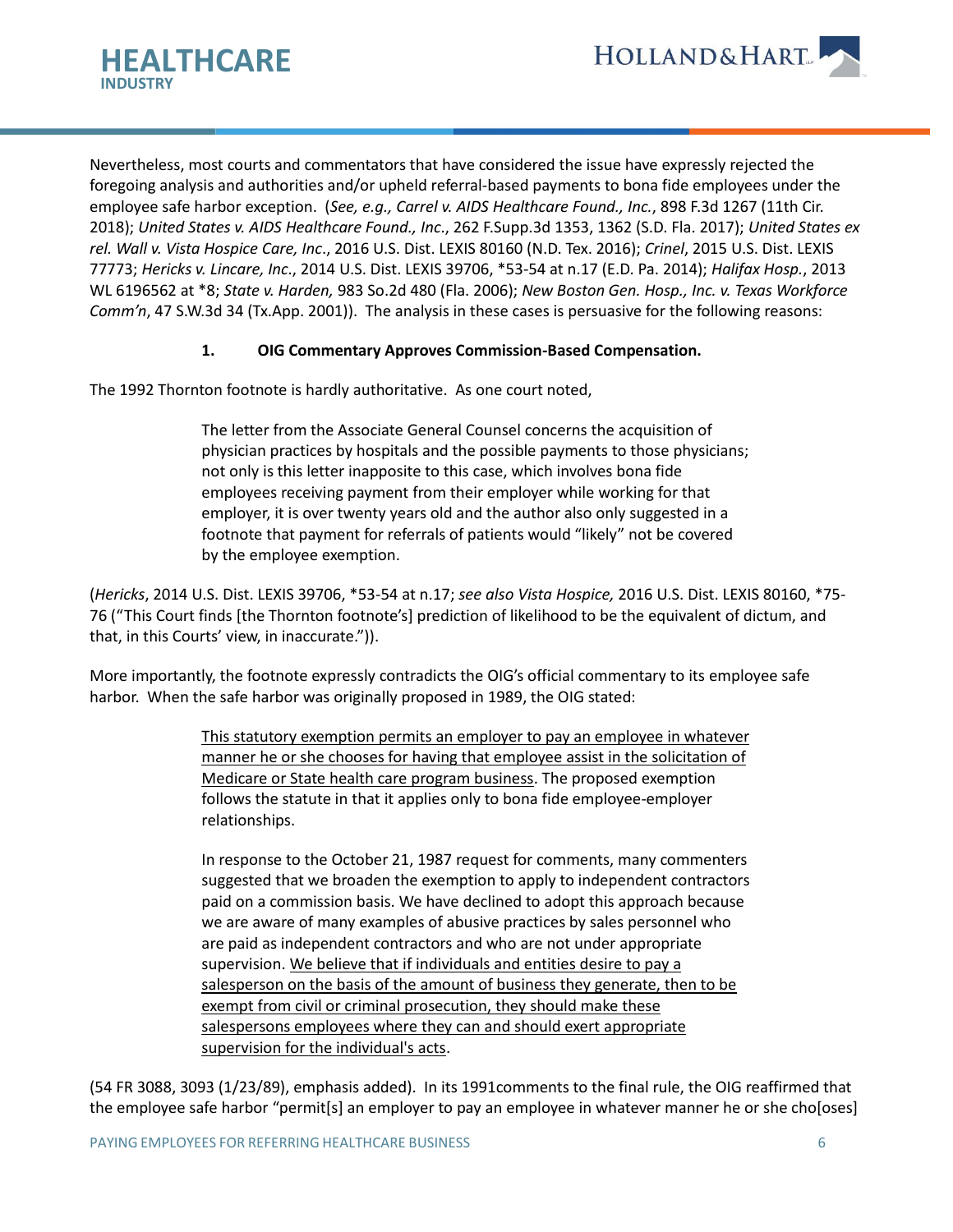



for having that employee assist in the solicitation of program business …." (56 FR 35952, 35953 (7/29/91)). Again, the OIG distinguished bona fide employment relationships from independent contractor relationships:

> *Comment:* Many commenters urged the OIG to extend this exception to apply to independent contractors paid on a commission basis. …

*Response:* We continue to reject this approach because of the existence of widespread abusive practices by salespersons who are independent contractors and, therefore, who are not under appropriate supervision and control. Although two commenters asserted that they could achieve appropriate supervision and control of independent contractors by including restrictive terms in the contract, we cannot expand this provision to cover such relationships unless we can predict with reasonable certainty that they will not be abusive. We are confident that the employer-employee relationship is unlikely to be abusive, in part because the employer is generally fully liable for the actions of its employees and is therefore more motivated to supervise and control them.

…

*Comment*: One commenter inquired whether a part-time employee paid on a commission-only basis falls within the employee exception.

*Response:* As long as a bona fide employer-employee relationship exists between the part-time employee and the employer, such a relationship falls within the scope of this provision.

(*Id.* at 35981, emphasis added).

It is difficult to reconcile the Thornton footnote with the OIG's official commentary. If the OIG truly intended to backtrack on its published commentary, one would expect that it would have done so in a more official manner rather than sticking the new rule in an indefinite footnote of a letter addressing a different issue. There does not appear to have been any other official OIG pronouncement affirming or expanding the proposition raised in the 1992 Thornton footnote. To the contrary, in Advisory Opinion 07-03, the OIG reaffirmed its 1991 commentary that "the risk of fraud and abuse is typically reduced with bona fide employer-employee relationships, in part because the employer is generally fully liable for the actions of its employees and is thus more motivated to supervise and control them. (*See* 56 Fed. Reg. 35952, 35961 (July 29, 1991))."xi

Courts have frequently cited the official OIG commentary approving commission-based employee compensation programs when concluding that the employee safe harbor permits such programs. (*See, e.g., AIDS Healthcare Found*., 262 F.Supp.3d at 1362; *Vista Hospi*ce, 2016 U.S. Dist. LEXIS 80160, \*77-78; *Harden*, 938 So.2d at 488-89).

# **2. The Cases that Prohibit Payment for Referrals are Distinguishable.**

The cases most often cited for the proposition that the employee safe harbor does not apply to payments for referrals have markedly distinguishable facts from the typical referral-based employee compensation program.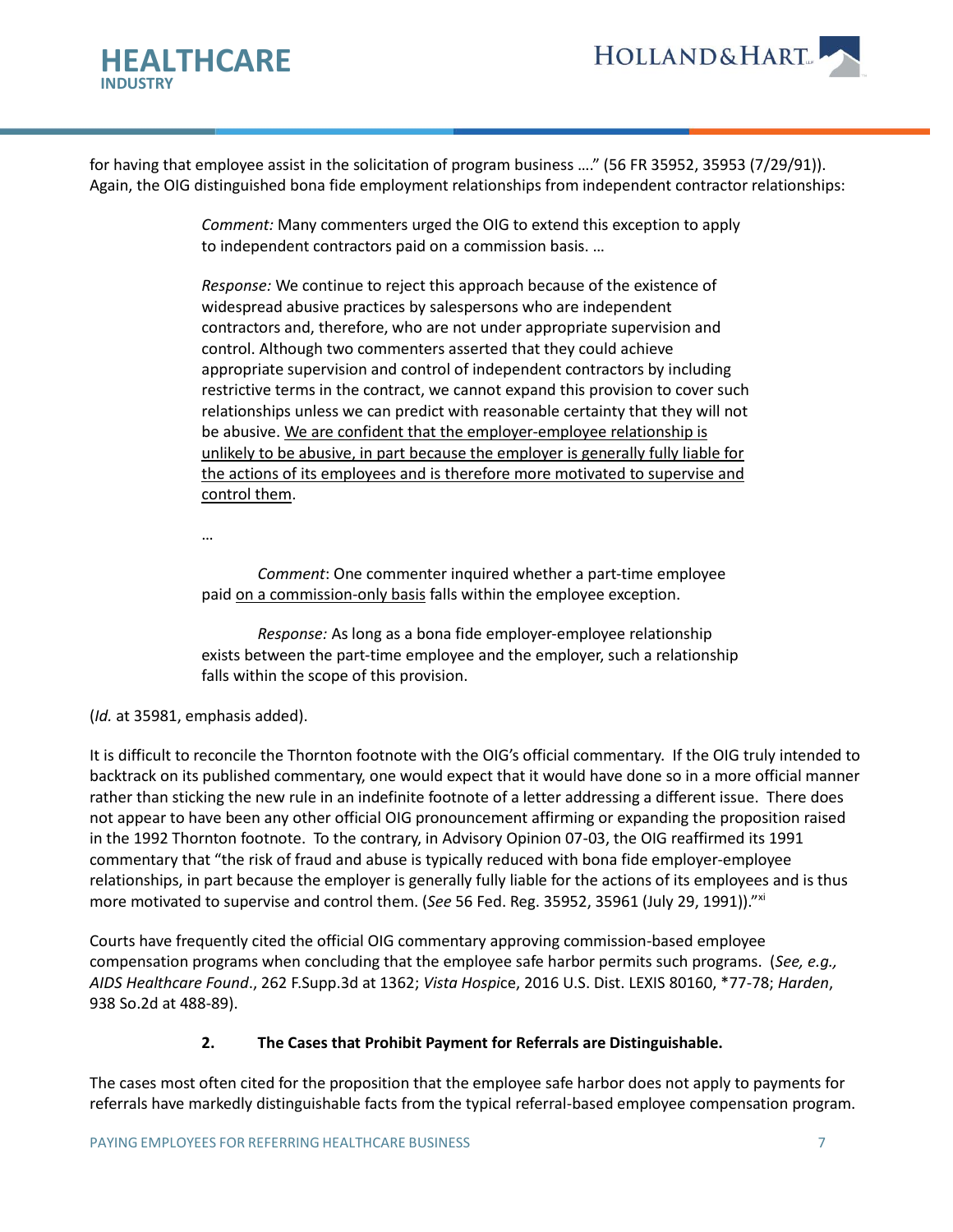

In *Starks*, the defendant paid two non-employees \$250 for each patient they referred to the defendant. The 11th Circuit concluded that the employee safe harbor did not apply because:

> even if Starks and Siegel believed that they were bona fide employees, they were not providing "covered items or services." As the government has shown, Starks received payment from Siegel and Future Steps only for referrals and not for any legitimate service for which the Hospital received any Medicare reimbursement. At the same time, persons in either Siegel's or Starks's position could hardly have thought that either Starks or Henry was a bona fide employee; unlike all of Future Steps's other workers, Starks and Henry did not receive regular salary checks at the Hospital. Instead, they clandestinely received their checks (often bearing false category codes) or cash in parking lots and other places outside the Project Support clinic so as to avoid detection by other Project Support workers.

(147 F.3d at 839). Significantly, *Starks* did not address situations in which employees are paid a commission for referrals within the context of a bona fide employment relationship that involved the provision of legitimate patient care services. Later courts have distinguished *Starks* on this basis. For example, the court in *Hericks v. Lincare* noted, "in *Starks*, the individuals received payment from the treatment center only for referrals and not for any legitimate service eligible for Medicare reimbursement. In this case, the employees are employed by Lincare for more than simply referrals." (2014 U.S. Dist. LEXIS 39706, \*54 at n.17; *accord AIDS Healthcare Found.,* 262 F.Supp.3d at 1368-69; *Vista Hospice,* 2016 U.S. Dist. LEXIS 80160 \*79; *Harden*, 938 So.2d at 495). In *Carrel—*a subsequent case from the same court that decided *Starks*—the 11th Circuit distinguished *Starks* because the payments "were made to non-employees in exchange for referrals not contemplated by a healthcare program", and confirmed that an employer may pay employees for referrals for covered services, at least where the federal program pays for such referral services. (898 F.3d at 1275).

Similarly, in *Borrasi*, the defendant was convicted of AKS violations based on compensation for referrals paid through both a sham employment arrangement as well as additional remuneration conferred outside the scope of the alleged employment relationship. (639 F.3d at 777). On appeal, the 7th Circuit upheld the jury instructions relevant to the AKS:

> To convict Borrasi, the instruction required the jury to find … that some amount was paid not pursuant to a bona fide employment relationship.… Because at least part of the payments to Borrasi was "intended to induce" him to refer patients to Rock Creek, "the statute was violated, even if the payments were also intended to compensate for professional services."

(639 F.3d at 781, *quoting United States v. Greber*, 760 F.2d 68, 71 (3d Cir.1985)). But as in *Starks*, the facts in *Borrasi* were fairly egregious and confirmed there was no bona fide employment relationship and/or payments were made outside any bona fide relationship, thereby negating application of the employee safe harbor:

> In order to conceal these bribes, Borrasi and other Integrated employees were placed on the Rock Creek payroll, given false titles and faux job descriptions, and asked to submit false time sheets. Borrasi, for example, was named "Service Medical Director" and was allegedly required to be available at all times; Baig later testified that Borrasi was not expected to perform any of the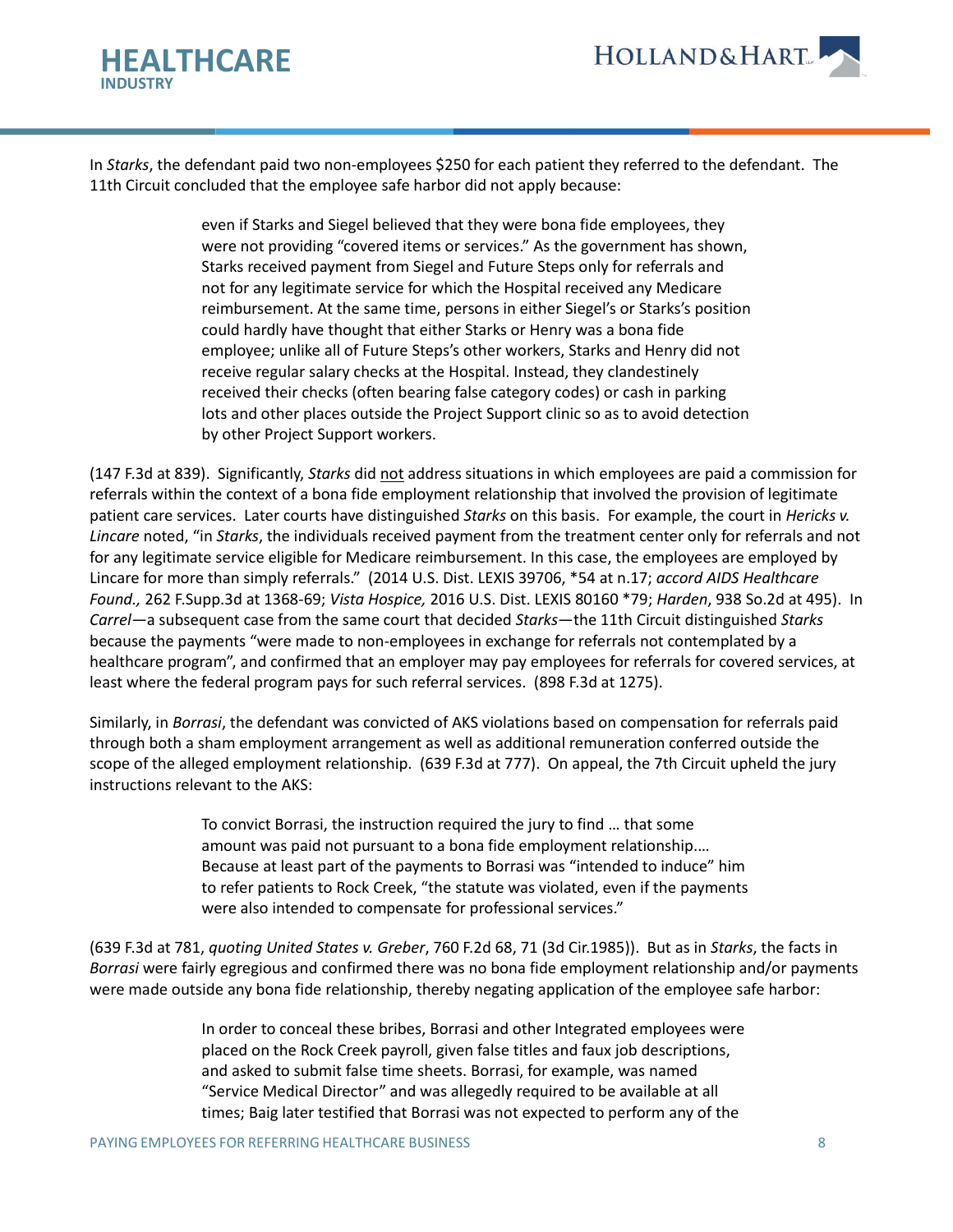



duties listed in his job description. According to minutes of Rock Creek's various committee meetings, Borrasi and some Integrated physicians occasionally attended meetings and submitted reports of their work. But they attended only a very small percentage of the actual meetings, and multiple witnesses testified to rarely seeing them in the Rock Creek facility for meetings or other duties. Jonas, Jawich, and Roper each testified that the Integrated physicians did not perform their assigned administrative duties, their reports and time sheets notwithstanding. Baig testified that he, Borrasi, and Mamoon did not expect the Integrated physicians to perform any actual administrative duties.

In addition, Rock Creek paid the salary for Integrated's secretary, as well as lease payments for one of Integrated's offices. This arrangement purportedly gave Rock Creek an outpatient clinic at Borrasi's building and certainly supplemented Borrasi's rent. Further, Baig was paid both to oversee the admission and stays of Integrated's referrals to Rock Creek and also to ensure the referred patients were returned to nursing homes and facilities that Borrasi could access and control. These methods enabled Rock Creek and Borrasi to maximize their Medicare reimbursement claims.

(639 F.3d at 777). Again, *Borrasi* did not address a situation in which referral-based compensation is paid solely within the parameters of a bona fide employment relationship that included the provision of legitimate services. As the *AIDS Healthcare Found.* court explained,

> Importantly though, like Starks, Borrasi was never a bona fide employee of the organization that paid him kickbacks. In fact, Borrasi actively faked his employment at that organization to conceal the bribes he received. (*Id*. at 777). The Court finds Borrasi inapplicable because there is no evidence that AHF fraudulently employed Rodriguez to hide the bonus payments at issue.

#### (262 F.Supp.3d at 1366).

In *Luis*, the defendant paid employed nurses to recruit patients for services. In considering the applicability of the employee safe harbor, the district court stated:

> The text of the safe-harbor provision upon which Luis relies states that "remuneration" does not include "any amount paid by an employer to an employee ... *in the furnishing* of any item or service for which payment may be made in whole or in part under Medicare." 42 C.F.R. § 1001.952 (emphasis added). Similarly, the safe harbor contained in § 1320a–7b states that it will apply to "any amount paid by an employer to an employee ... *for employment in the provision of* covered items or services." § 1320a–7b(b)(3)(B) (emphasis added). The emphasized language in both of these provisions makes clear that the safe-harbor provisions will only apply when payments made to an employee compensate the employee for furnishing or providing covered items or services or items or services payable by Medicare, not simply for referring patients.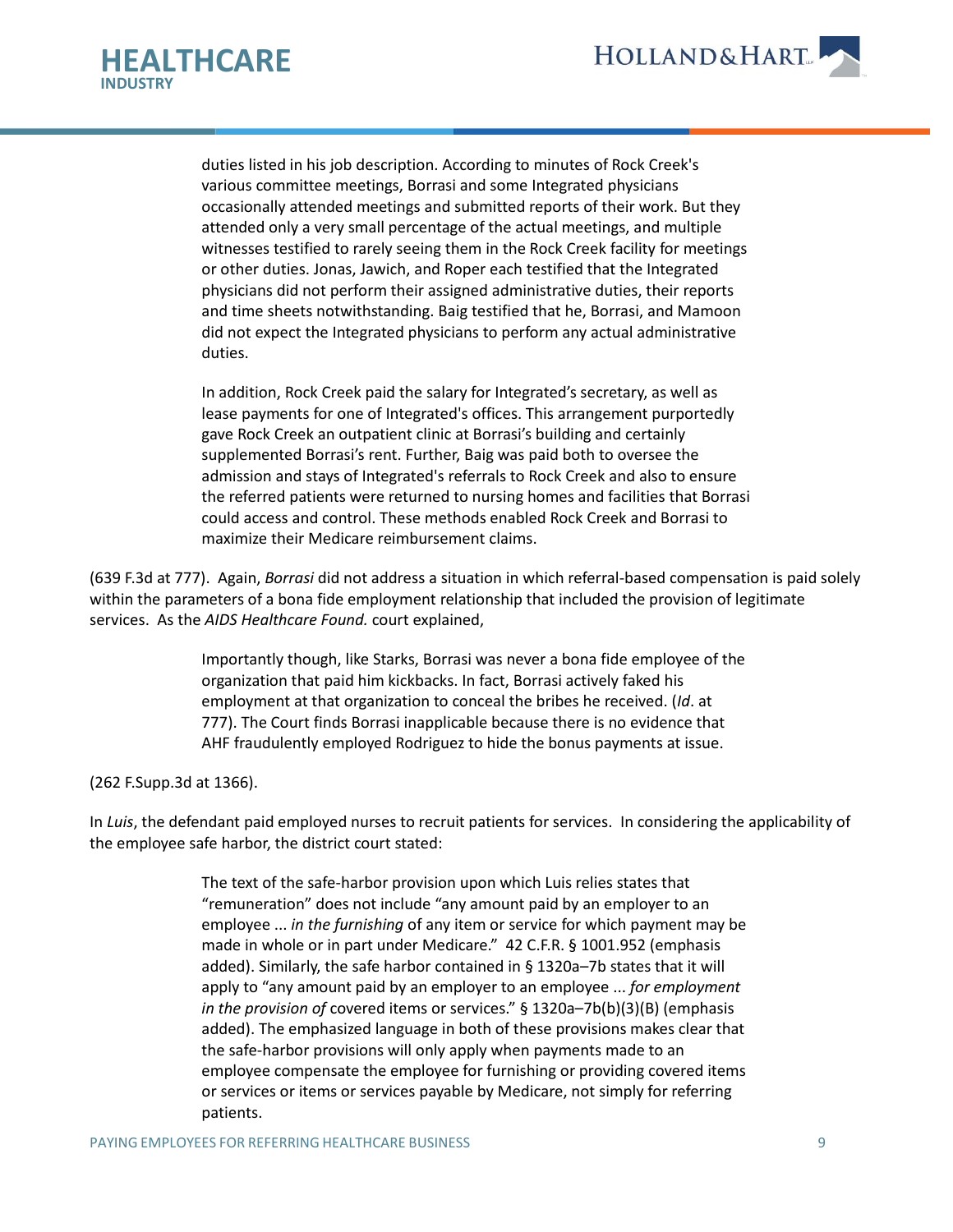

(966 F. Supp.2d at 1330-31, emphasis in original). Citing *Starks* and *Borrasi,* the district court concluded that because the nurses were paid in part for referrals, the compensation structure violated the AKS even if the patients received covered items or services. (*Id.* at 1331). The court went on to note, however, that even if the employee safe harbor permitted payment for referrals for covered services, the defendants in *Luis* fraudulently billed Medicare for services that were not medically necessary or never provided and, therefore, the safe harbor would not apply on that basis. (*Id*.). Thus, *Luis* is distinguishable from a situation in which compensation is paid for referrals for legitimate services that are properly billed to Medicare. (*AIDS Healthcare Found*., 262 F.Supp.3d at 1370 n.13).

### **3. A Number of Courts Have Rejected the Analysis in** *Stark***,** *Borresi***, and/or** *Luis***.**

Aside from the factual differences, several courts have expressly rejected the analysis (or lack thereof) in *Starks*, *Borresi*, and/or *Luis.* For example, courts have repeatedly pointed out that *Starks* contains no substantive analysis of the relevant statutes to support is conclusions.<sup>xii</sup> In *Vista Hospice*, for example, the court stated:

> *Starks* engaged in no substantive analysis of the exception, and commented on the "covered items or services" clause without relying on it—the defendants in that case clearly were not bona fide employees, clandestinely receiving checks or cash for their referrals in parking lots to avoid detection. *See United States v. Crinel*, 2015 U.S. Dist. LEXIS 77773, 2015 WL 3755896, at \*5 (E.D. La. 2015) (disagreeing with *Starks* and stating that the *Starks* court engaged in no substantive analysis of the statute). Here, it is uncontested that the payments at issue were to bona fide employees.

(2016 U.S. Dist. LEXIS 80160 \*79; *see also AIDS Healthcare Found.,* 262 F.Supp.3d at 1364-65; *Harden,* 938 So.2d at 495; *Hericks,* 2014 U.S. Dist. LEXIS 39706, \*54 at n.17).

In *Crinel,* the court also provided a cogent critique of the *Borrasi* decision:

In *United States v. Borrasi*, the Seventh Circuit undertook the in-depth analysis missing in *Stark*s but, in this Court's opinion, focused on the wrong statutory provision. Specifically, the court focused on one of the substantive provisions of the anti-kickback statute—42 U.S.C. § 1320a-7b(b)(1)—as opposed to the safe-harbor provision in 42 U.S.C. § 1320a-7b(b)(3)(B). The Seventh Circuit held the substantive provision is violated "if part of [a] payment compensated past referrals or induced future referrals." The Court then applied this interpretation to the safe-harbor defense, finding the defense did not apply, because "at least part" of the payments to the defendant were intended to induce future referrals. In other words, the Seventh Circuit essentially held that if a particular payment violates a substantive provision of the anti-kickback statute, the safe harbor provision does not apply. This reading allows the rule to swallow the exception.

(2015 U.S. Dist. LEXIS 77773, \*19; *accord Vista Hospice,* 2016 U.S. Dist. LEXIS 80160, \*79; *see also AIDS Healthcare Found.,* 262 F.Supp.3d at 1365-66).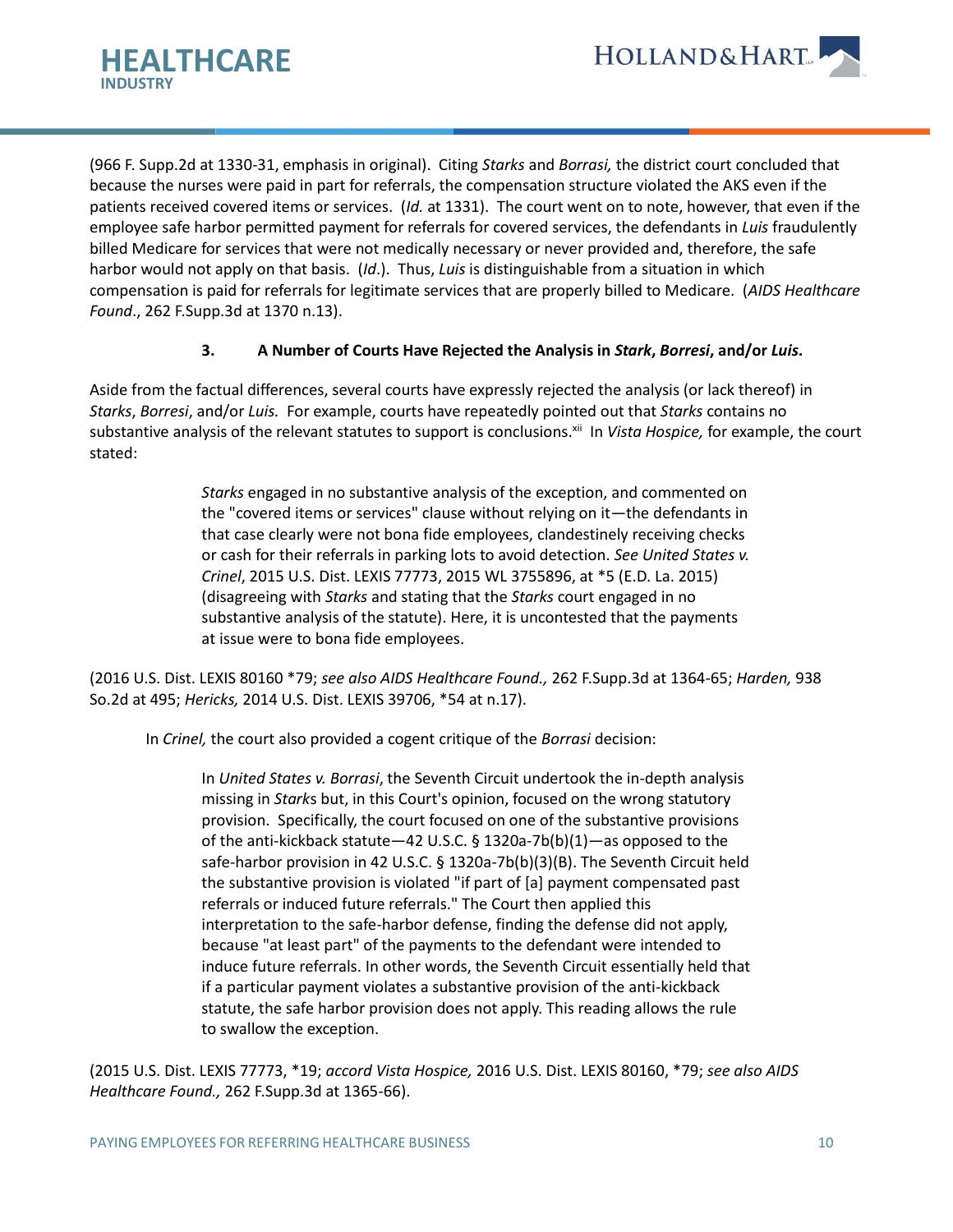

The analysis in *Luis*—which generally parallels the Thornton footnote—has been repeatedly rejected. In *AIDS Healthcare Found.*, for example, the court stated:

> [T]he *Luis* court's discussion seemingly narrow[s] what the text of the safe harbor actually protects. The [employment] exception's statutory text exempts "any amount paid by an employer to an employee ... *for employment in the provision* of covered items or services." 42 U.S.C. § 1320a–7(b)(3)(B) (emphasis added). Although … *Luis* read this provision to exempt only the specific amounts paid by an employer to an employee for "providing" or "furnishing" covered services, other courts have rejected such a constrained reading. *See Hericks v. Lincare, Inc*., No. 07-387, 2014 WL 1225660, at \*14 n.17 (E.D. Penn. Mar. 25, 2014) (applying employee safe harbor because "the employees are employed by [the defendant] for more than simply referrals" and perform other covered services).

(262 F.Supp.3d at 1368). The court noted that *Luis's* interpretation "would read the exception out of the statute." (*Id.* at 1366).

The *Vista Hospice* court reached the same conclusion. In that case:

Relator claims the bona fide employee exception does not apply, because Defendants have not shown that bonuses to employees were "for employment in the provision of covered items or services." Defendants, on the other hand, claim all of their employees were employed in the provision of covered services: hospice services eligible for reimbursement under [Medicare].

The text of the statute supports Defendants' position. The statutory exception applies to payments *for employment in the provision of* covered services, not for providing covered services. 42 U.S.C. 1320a-7b(b)(3)(B)…. On its face, therefore, the exception protects payments to employees of entities in the business of providing covered services of hospice care, not only for specific direct patient care for which bills can be submitted to Medicare.

Further, the structure of the statute supports this reading of it. If the exception did not apply to payments intended to induce referrals or business for the program, it would be superfluous. The court in *U.S. ex rel. Baklid-Kunz v. Halifax Hospital Medical Center* rejected the argument that a bonus paid to employees to induce referrals was not protected by the safe harbor:

> [T]he Bona Fide Employment Exception provides that the normal prohibition on payments to induce referrals does not apply where the payments are made to a (for lack of a better word) legitimate employee. The Relator would change that to read that the prohibition on payments to induce referrals does not apply where the payments are made to a legitimate employee *unless they are payments to induce referrals*. The exceptions set forth in the Anti-Kickback Statute and accompanying regulations "provide immunity from prosecution for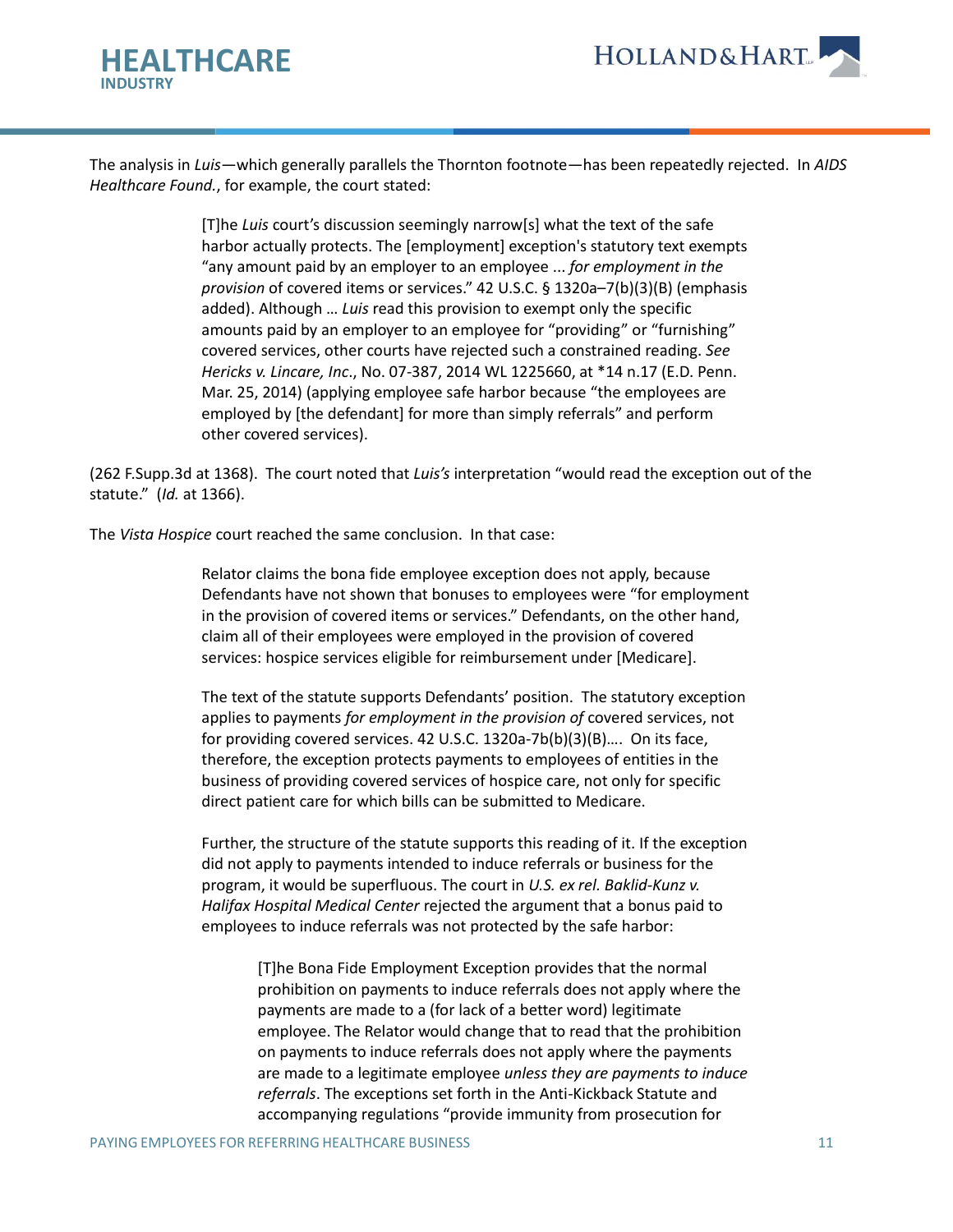

**HOLLAND&HART** 

behavior that might have violated the Anti-Kickback Statute." . . . The Relator's interpretation of the Bona Fide Employment Exception would eviscerate it.

(2016 U.S. Dist. LEXIS 80160, \*75-76 (quoting *Halifax Hosp.*, 2013 WL 6196562 at \*8, emphasis in original).

Along the same lines, the *Crinel* court rejected the prosecutor's argument that "payment of Medicare referral fees never falls under the safe harbor, even if made to a bona fide employee":

> The Government's interpretation contravenes "the elementary canon of construction that a statute should be interpreted so as not to render one part inoperative." The antikickback statute criminalizes the payment or receipt of Medicare referral fees. The safe-harbor provision expressly exempts certain payments of referral fees. If this exemption does not apply to Medicare referral fees under some circumstances, what purpose does it serve? In other words, if all Medicare referral fees were illegal, there would be no safe-harbor provision. Under the Government's strained interpretation, it is impossible to imagine any scenario in which a defendant could successfully invoke the safe harbor defense.

(2015 U.S. Dist. LEXIS 77773, \*17; *see also Hericks*, 2014 U.S. LEXIS 39706, \*54 at n.17, ("Because the safe harbor language applies to payment to individuals for employment in the provision of covered items and services, and because the Lincare employees are employed in the provision of covered items and services, the cash bonuses for referrals are not necessarily illegal remuneration in violation of the Anti-Kickback Statute.")).

### **4. Cases Involving Bona Fide Employees Have Generally Applied the Employee Safe Harbor.**

As discussed above, the facts in *Starks*, *Borresi*, and *Luis* differ significantly from the situation in most referralbased compensation programs for employees. Courts that have considered the employee safe harbor in the context of bona fide employment relationships have consistently upheld referral-based compensation for employees, including the following:

- Bonuses paid to employed "Linkage Coordinators" to refer patients to employer for AIDS-related services. (*Carrel*, 898 F.3d 1267 and *AIDS Healthcare Found*., 262 F.Supp.3d at 1368).
- Cash incentives (including a \$15 per referral bonus) given to employed drivers and service representatives who generated business for the employer. (*Hericks,* 2014 U.S. LEXIS 39706 \*43 and n.17).
- Incentive compensation pool offered to employed oncologists based on operating margin of oncology program. (*Halifax Hosp*., 2013 WL 6196562).
- "Per head" payments to employees for soliciting and driving Medicaid-eligible children to employer for dental treatment. (*Harden*, 983 So.2d 480).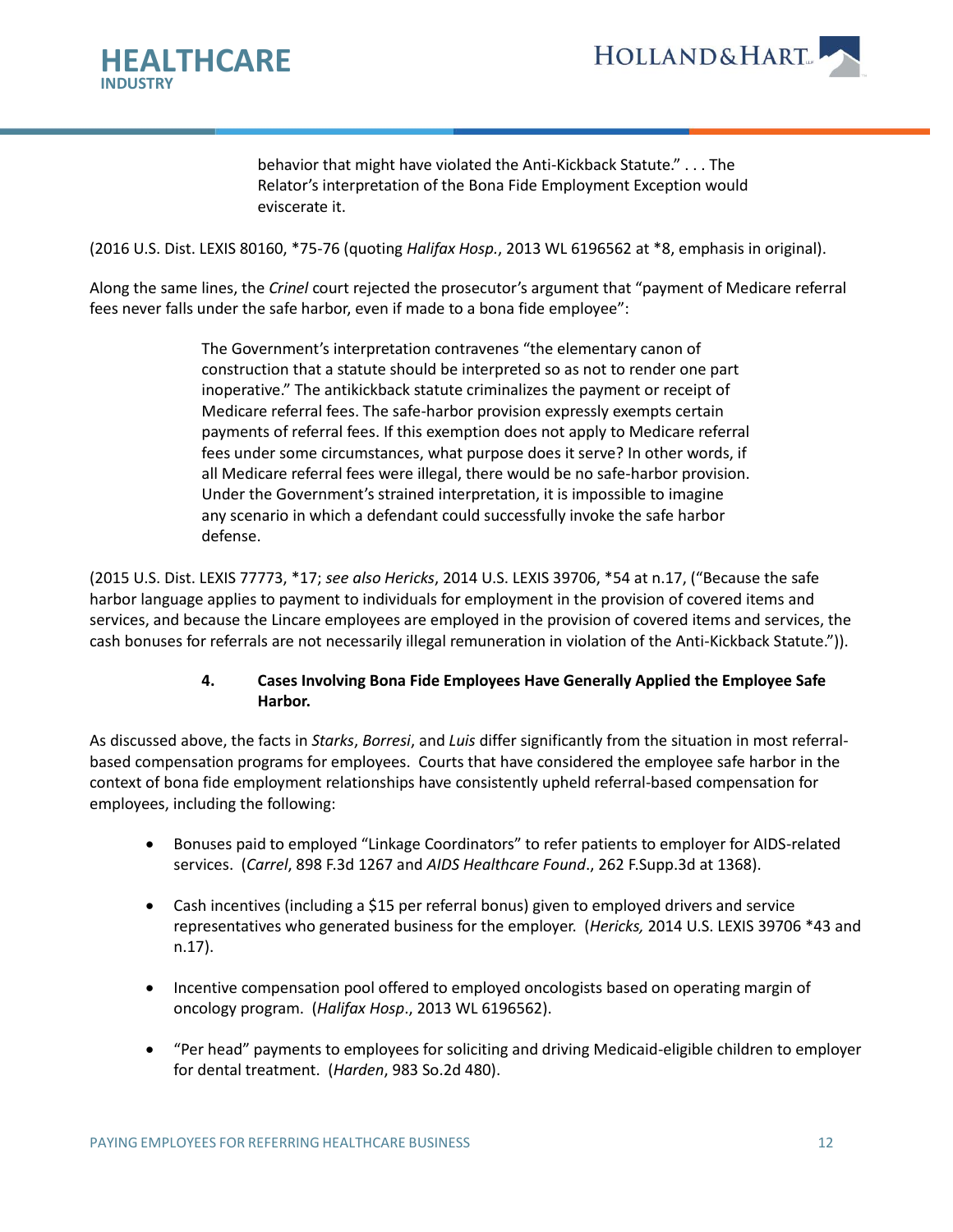

- Employed physicians allegedly required to make referrals to hospital and paid a percentage fee for referred patients. (*Obert–Hong*, 211 F.Supp.2d 1045).
- \$1,000 commission paid to employed marketer for each long term care facility she recruited to enter contracts for medical services from hospital. (*New Boston Gen. Hosp.,* 47 S.W.3d 34).

The *Vista Hospice* case provides a good example. In that case, Vista Hospice

offered financial incentives to all classes of its employees to generate admissions and retain patients, by paying bonuses to employees for meeting admission and census goals. These programs most frequently rewarded salespeople, but sometimes rewarded all staff. For example, the 2004 "Growth Incentive Plan" provided cash incentives to all site employees if the site reached a "target goal" for new admissions. Site executive directors received \$1000 for hitting the admissions quota, and \$75 for each additional admission, and admission coordinators would receive \$500 for reaching the quota, and \$50 for each additional admission. A "March Madness" plan awarded \$500 weekend getaways to the top executive directors, area vice presidents, and regional vice presidents in each region who exceeded admissions goals for the month, while a "Spring Madness" promotion awarded the same to patient care managers and admissions coordinators at sites in each area achieving the highest average compared to the plan for achieving admissions goals over three months.

(2016 U.S. Dist. LEXIS 80160 \*27-28). The *qui tam* relator argued that Vista Hospice "had a comprehensive, pervasive program to bonus employees, all of them, at times, but certainly and regularly the sales employees, for the purpose of obtaining patients and retaining them on census." (*Id.* at \*75). After a thorough review of the cases and arguments discussed above (including the argument that the employee safe harbor did not apply to payments for referrals), the court concluded that the employee safe harbor protected the census-based incentive payments:

> Relator's interpretation reads the bona fide employee exception out of the statute and is inconsistent with the text, structure, and purpose of the exception. No binding case law supports such an interpretation, and the Court rejects it. Therefore, because Relator relies on bonuses paid to Defendants' bona fide employees for employment in the provision of hospice services, Relator cannot prevail on her AKS theory.

(2016 U.S. Dist. LEXIS 80160, \*80-81).

# **5. Payments to Induce Fraudulent Conduct.**

The foregoing analysis assumes that the compensation is paid to incentivize the provision of legitimate services. Some cases have distinguished payments to refer covered services from those in which payments are made to incentivize illegal conduct, *e.g*., fraudulent billing practices, provision of medically unnecessary care, *etc*. (*See, e.g., Luis*, 966 F. Supp.2d at 1330-31 (employee safe harbor does not apply to compensation arrangements that promote fraudulent billing for services that were not medically necessary or never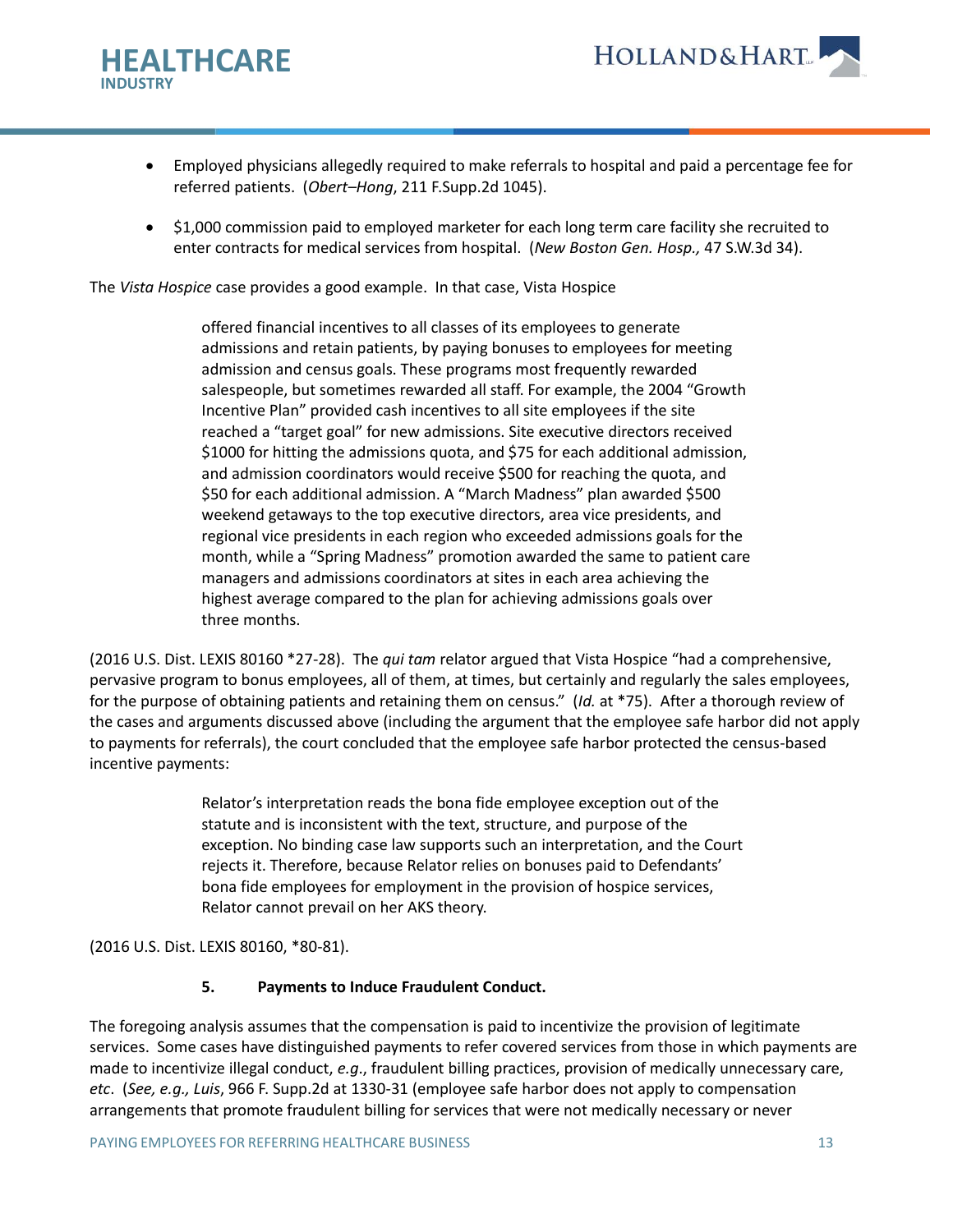

provided)). The *Crinel* court offered an interpretation of the employee safe harbor that factors in the difference between paying for referrals for legitimate service versus paying for fraudulent practices:

> The starting point is the text of the statute, which exempts payments made to employees "for employment in the provision of covered items or services." If an employee refers a patient who is actually eligible for Medicare and receives medically necessary services, the employer may provide appropriate compensation in the form of a referral fee. If, on the other hand … an employee receives a referral fee from its employer/co-conspirator as part of a scheme to provide benefits to individuals ineligible to receive them, the safeharbor provision is not applicable. The Court believes this interpretation best harmonizes all provisions of the anti- kickback statute and accords with Congressional intent.

(2015 U.S. Dist. LEXIS 77773, \*23 (emphasis added)).

OIG commentary supports this distinction. For example, the OIG's Compliance Program Guidance for home health agencies warns against "[c]ompensation programs that offer incentives for number of visits performed and revenue generated", and explains:

> The current nature of the home health benefit (*i.e*., no limits on reimbursable home health visits in a cost-reimbursed system) and customary business pressures create risks associated with incentives (*e.g*., payments benefits, *etc.*) for productivity and volume of services. Such risks include over-utilization and billing for services not provided in order to meet internal goals and budget benchmarks imposed by home health agency management.

(63 FR at 42414 n.35).

Clarifying and emphasizing these areas of concern through training and educational programs are particularly relevant to a home health agency's marketing and financial personnel, in that the pressure to meet business goals may render these employees vulnerable to engaging in prohibited practices.

(*Id.* at 42421). Among other things, the Guidance suggests that home health agency compliance programs should:

> Provide that the compensation for billing department personnel and billing consultants should not offer any financial incentive to submit claims regardless of whether they meet applicable coverage criteria for reimbursement or accurately represent the services rendered;

### (*Id.* at 42415).

As with home health agencies, the OIG Compliance Program Guidance for Hospices warns that

PAYING EMPLOYEES FOR REFERRING HEALTHCARE BUSINESS 14 the compensation for hospice admission personnel, billing department personnel and billing consultants should not offer any financial incentive to bill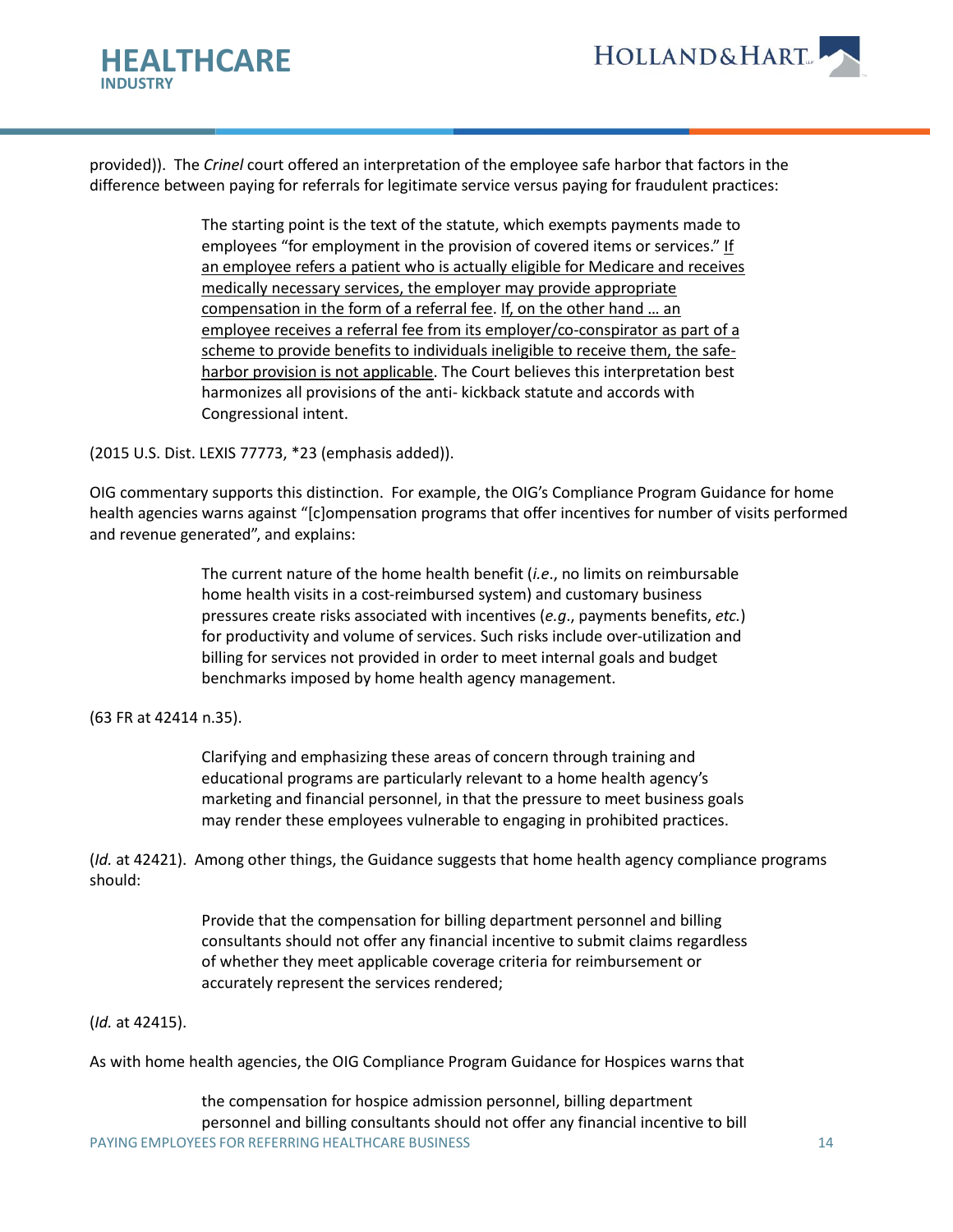

for hospice care regardless of whether applicable eligibility criteria for reimbursement is met.

(64 FR at 54037).

Admittedly, it may be difficult to draw a line between programs that promote legitimate activities and those that promote abusive conduct, but as *Vista Hospice* demonstrates, employee incentive programs that promote legitimate services should receive employee safe harbor protection. Any employer implementing a referralbased compensation program should ensure that it is carefully structured and requires strict compliance with Medicare, Medicaid and other similar payer rules.

In summary, although there is some authority to suggest that paying employees for referrals violates the federal AKS, the majority of—and better reasoned—cases that have addressed the issue have concluded that the employee safe harbor applies to incentive-based compensation programs so long as: (1) the compensation is paid to a bona fide employee, and (2) the compensation relates to referrals or the generation of legitimate items or services, not to induce fraudulent misconduct. These cases are consistent with the OIG's official commentary that the employee safe harbor "permit[s] an employer to pay an employee in whatever manner he or she cho[oses] for having that employee assist in the solicitation of program business …." (56 FR 35953 (7/29/91)). (*See* OIG Adv. Op. 08-22).

#### **III. Beware Other Laws**

Although the federal AKS and Stark laws are most often cited, employers wishing to pay employees for healthcare referrals must beware other potentially applicable laws. For example, the Eliminating Kickbacks in Recovery Act ("EKRA") generally prohibits offering remuneration in exchange for referrals to a recovery home, clinical treatment facility, or laboratory. (18 U.S.C. § 220). Unlike the AKS, EKRA applies to referrals for private pay business as well as items or services payable by federal government programa. Like the AKS, EKRA does contain a limited exception for payments to employees, *i.e*.,

> a payment made by an employer to an employee or independent contractor (who has a bona fide employment or contractual relationship with such employer) for employment, if the employee's payment is not determined by or does not vary by-

(A) the number of individuals referred to a particular recovery home, clinical treatment facility, or laboratory;

(B) the number of tests or procedures performed; or

(C) the amount billed to or received from, in part or in whole, the health care benefit program from the individuals referred to a particular recovery home, clinical treatment facility, or laboratory;

(18 U.S.C. § 220(b)). Unfortunately, we do not have additional guidance or regulatory safe harbors defining the scope of the EKRA exception.

PAYING EMPLOYEES FOR REFERRING HEALTHCARE BUSINESS 15 15 More importantly, many states have their own anti-kickback statute<sup>xiii</sup>, self-referral prohibition, or fee-splitting statutes.<sup>xiv</sup> The scope of such laws vary widely: some apply to only government healthcare programs; others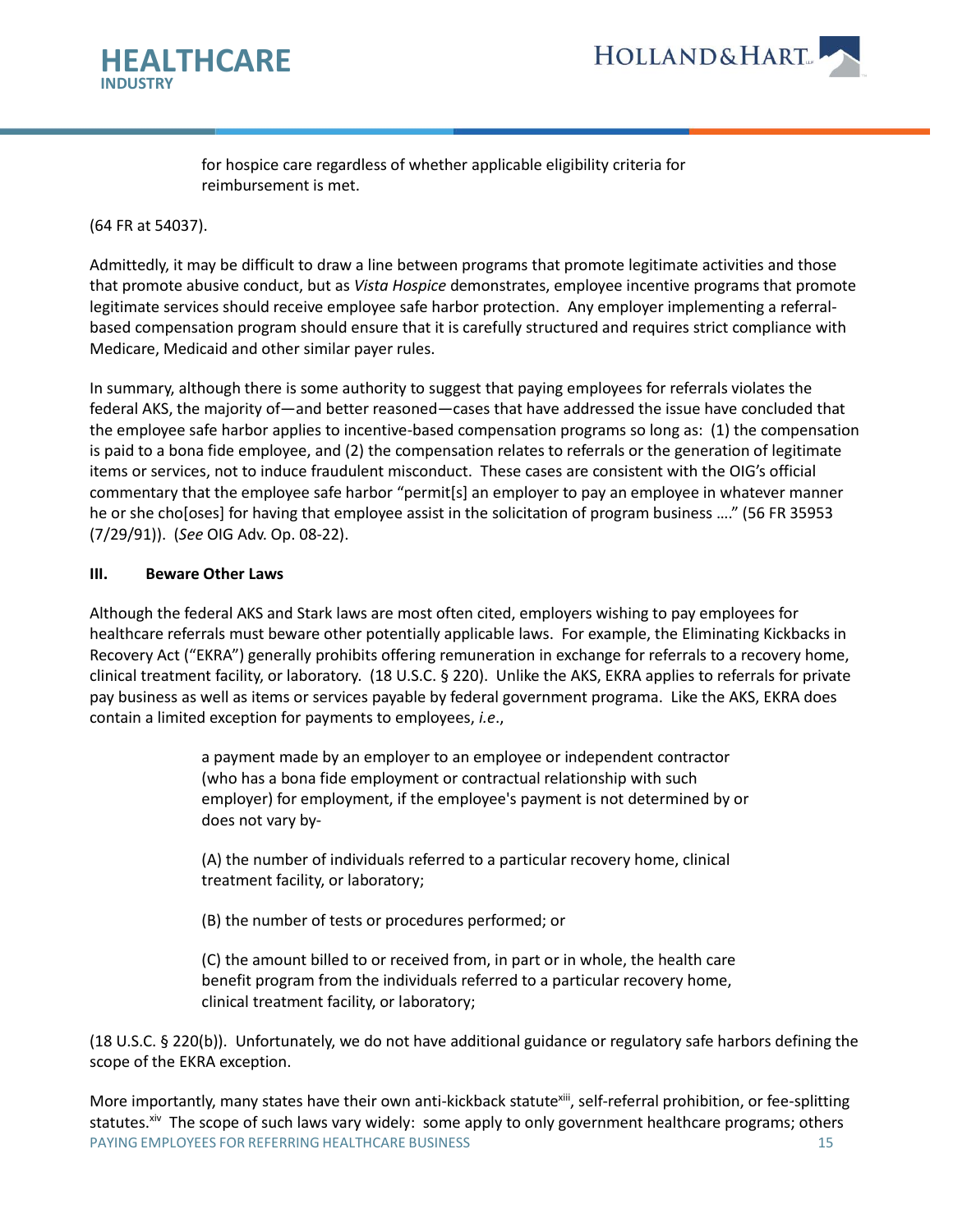

apply to private payers, as well; still others apply to specific types of healthcare providers; *etc.* Healthcare employers need to be familiar with the laws applicable in their state and their specific situation. Interestingly, at least one state supreme court has held that the federal AKS employment exception preempts contrary state laws. (*Harden*, 938 So.2d 480).

### **IV. Conclusion.**

Contrary to common belief, referral-based compensation formulas do not necessarily violate the federal Stark and AKS. Often such incentive-based programs for bona fide employees may be structured to comply with applicable laws, especially when not involving physicians. On a federal level, the key is to ensure that the program is limited to bona fide employees, not independent contractors or other persons, and that the program does not incentivize referrals for services that are inappropriate or not properly billable to federal programs. To that end, employers should work with their compliance officers and, if necessary, knowledgeable attorneys to structure the compensation programs to comply with the laws and minimize the risk of fraud and abuse.

(42 C.F.R. § 411.351).

<sup>2</sup> Stark law violations may result in civil fines of up to \$25,000+ per violation and up to \$170,000+ per scheme in addition to selfreporting and repayment of amounts received for services rendered per improper referrals. (42 U.S.C. § 1395nn(g); 42 C.F.R. §§ 1003.300 and 1003.310; 45 C.F.R. § 102.3). In addition, Stark law violations likely result in False Claims Act violations, thereby triggering additional penalties and the potential for *qui tam* lawsuits. (31 U.S.C. §§ 3729 and 3730; 42 U.S.C. §§ 1320a-7a and 1320a-7k(d); 28 C.F.R. §§ 85.5 and 1003.200(a) and (b)(k)).

<sup>3</sup> "*Physician* means a doctor of medicine or osteopathy, a doctor of dental surgery or dental medicine, a doctor of podiatric medicine, a doctor of optometry, or a chiropractor …" (42 C.F.R. § 411.351).

<sup>4</sup> As defined by Stark,

- (iii) Radiology and certain other imaging services.
- (iv) Radiation therapy services and supplies.
- (v) Durable medical equipment and supplies.
- (vi) Parenteral and enteral nutrients, equipment, and supplies.
- (vii) Prosthetics, orthotics, and prosthetic devices and supplies.
- (viii) Home health services.
- (ix) Outpatient prescription drugs.
- (x) Inpatient and outpatient hospital services.

(42 C.F.R. § 411.351).

<sup>&</sup>lt;sup>1</sup> Note that Stark applies to an employer's compensation arrangement with a referring physician's immediate family member in addition to a compensation arrangement with the physician; accordingly, compensation arrangements with family members of a DHSreferring physician must be analyzed for Stark compliance. For purposes of Stark,

*Immediate family member or member of a physician's immediate family* means husband or wife; birth or adoptive parent, child, or sibling; stepparent, stepchild, stepbrother, or stepsister; father-in-law, mother-in-law, son-in-law, daughter-in-law, brother-in-law, or sister-in-law; grandparent or grandchild; and spouse of a grandparent or grandchild.

*Designated health services (DHS)* means any of the following services (other than those provided as emergency physician services furnished outside of the U.S.)…

<sup>(1)(</sup>i) Clinical laboratory services.

<sup>(</sup>ii) Physical therapy, occupational therapy, and outpatient speech-language pathology services.

<sup>5</sup> Under Stark, *referral* generally means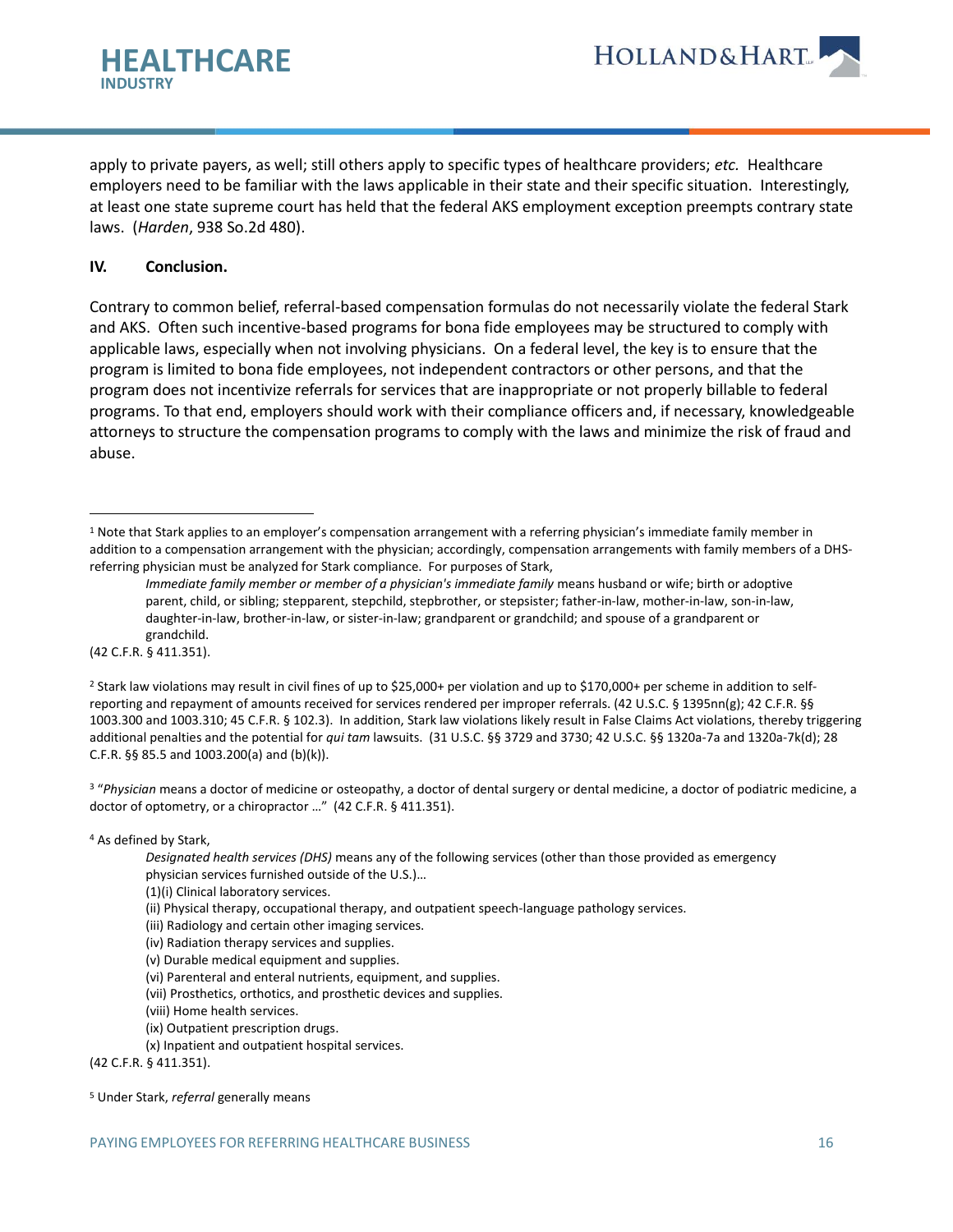



the request by a physician for, or ordering of, or the certifying or recertifying of the need for, any designated health service for which payment may be made under Medicare [or Medicaid], including a request for a consultation with another physician and any test or procedure ordered by or to be performed by (or under the supervision of) that other physician, but not including any designated health service personally performed or provided by the referring physician. A designated health service is not personally performed or provided by the referring physician if it is performed or provided by any other person, including, but not limited to, the referring physician's employees, independent contractors, or group practice members.

(42 C.F.R. § 411.351).

<sup>6</sup> For more information concerning paying physicians based on services they personally perform, see our article at [https://www.hollandhart.com/paying-hospital-employed-physicians-for-services-performed-by](https://www.hollandhart.com/paying-hospital-employed-physicians-for-services-performed-by-others?rel=0&wmode=transparent&autoplay=1)[others?rel=0&wmode=transparent&autoplay=1.](https://www.hollandhart.com/paying-hospital-employed-physicians-for-services-performed-by-others?rel=0&wmode=transparent&autoplay=1)

<sup>7</sup> If certain conditions are satisfied, Stark also allows physician groups to compensate employed physicians based on the overall profits of the group (*see* 42 C.F.R. §§ 411.352(i) and 411.355(a)-(b)), which, of course, will be impacted by the employed physician's referrals. For more information about group practice compensation arrangements, see our article a[t https://www.hollandhart.com/group](https://www.hollandhart.com/group-compensation-arrangements-stark-requirements)[compensation-arrangements-stark-requirements.](https://www.hollandhart.com/group-compensation-arrangements-stark-requirements)

<sup>8</sup> For more information concerning an employer's ability to require referrals, see our article at [https://www.hollandhart.com/requiring](https://www.hollandhart.com/requiring-referrals-from-employees-and-contractors)[referrals-from-employees-and-contractors.](https://www.hollandhart.com/requiring-referrals-from-employees-and-contractors)

9 An AKS violation is a felony punishable by up to 10 years in prison, a \$100,000 criminal penalty, a \$100,000+ civil penalty that is subject to annual inflation adjustments, treble damages, and exclusion from participating in the Medicare or Medicaid programs. (42 U.S.C. §§ 1320a-7 and 1320a-7b(b)(2)(B); 42 C.F.R. §§ 1003.300 and 1003.310; 45 C.F.R. § 102.3). An AKS violation is also a *per se* violation of the federal False Claims Act (42 U.S.C. § 1320a-7b(g); 31 U.S.C. § 3729), which exposes defendants to mandatory selfreports and repayments, additional civil penalties of \$11,000+ to \$22,000+ per claim, treble damages, private *qui tam* lawsuits, and costs of suit. (31 U.S.C. §§ 3729 and 3730; 42 U.S.C. §§ 1320a-7a and 1320a-7k(d); 28 C.F.R. §§ 85.5 and 1003.200(a) and (b)(k)).

<sup>10</sup> For more information about such "carve out" programs, see our article at [https://www.hollandhart.com/carving-out-federal](https://www.hollandhart.com/carving-out-federal-programs-does-not-preclude-anti-kickback-liability)[programs-does-not-preclude-anti-kickback-liability.](https://www.hollandhart.com/carving-out-federal-programs-does-not-preclude-anti-kickback-liability)

<sup>11</sup> Although the OIG has had the opportunity to clarify or modify its position on referral-based employee compensation arrangements in several advisory opinions, it has so far declined to do so. For example:

In Advisory Opinion 09-02, the OIG relied on the employee safe harbor to approve an employment agreement involving a mental health professional in which the professional was paid for administrative and clinical services. The opinion is a bit ambiguous in that the factual section states that the employer "would pay the Practitioner compensation based on revenues received for services delivered personally by her as well as total revenues of the Clinic," which may, of course, be impacted by the employee's referrals; however, the OIG's analysis states, "The compensation she received was based on professional services (including administrative services) she personally performed," and does not reference the overall revenues of the clinic. (OIG Adv. Op. 09-02 at 2, 4). The opinion does not contain any express discussion of referrals.

In Advisory Opinion 08-22, the OIG approved a part-time employment agreement with two physicians in which they were paid based on the services they personally performed; there was no discussion of pay for referrals.

In Advisory Opinion 07-03, the OIG relied on the employee safe harbor to approve a hospital's plan to pass credit card rewards to employees based on the employee's performance. In that opinion, the requestor represented that it would not base the incentive on referrals; consequently, the OIG did not address referral-based compensation programs.

In Advisory Opinion 00-02, the OIG approved a program that would reward non-physician employees for submitting cost-saving suggestions that are subsequently implemented. In so doing, the OIG noted that "even if the anti-kickback statute were implicated, payments made to Hospital employees under the Proposed Arrangement may fit within the employee exception, depending on the specific suggestion." (OIG Adv. Op. 00-02 at n.4).

PAYING EMPLOYEES FOR REFERRING HEALTHCARE BUSINESS 17 17 In Advisory Opinion 98-9, the OIG relied on the employee safe harbor to approve a collective bargaining agreement between a hospital and union that would give union nurses, health care aides, and certain other non-physician hospital service workers up to a 4% pay increase based on the number of admissions of union members. The requestors represented that those who were in a position to